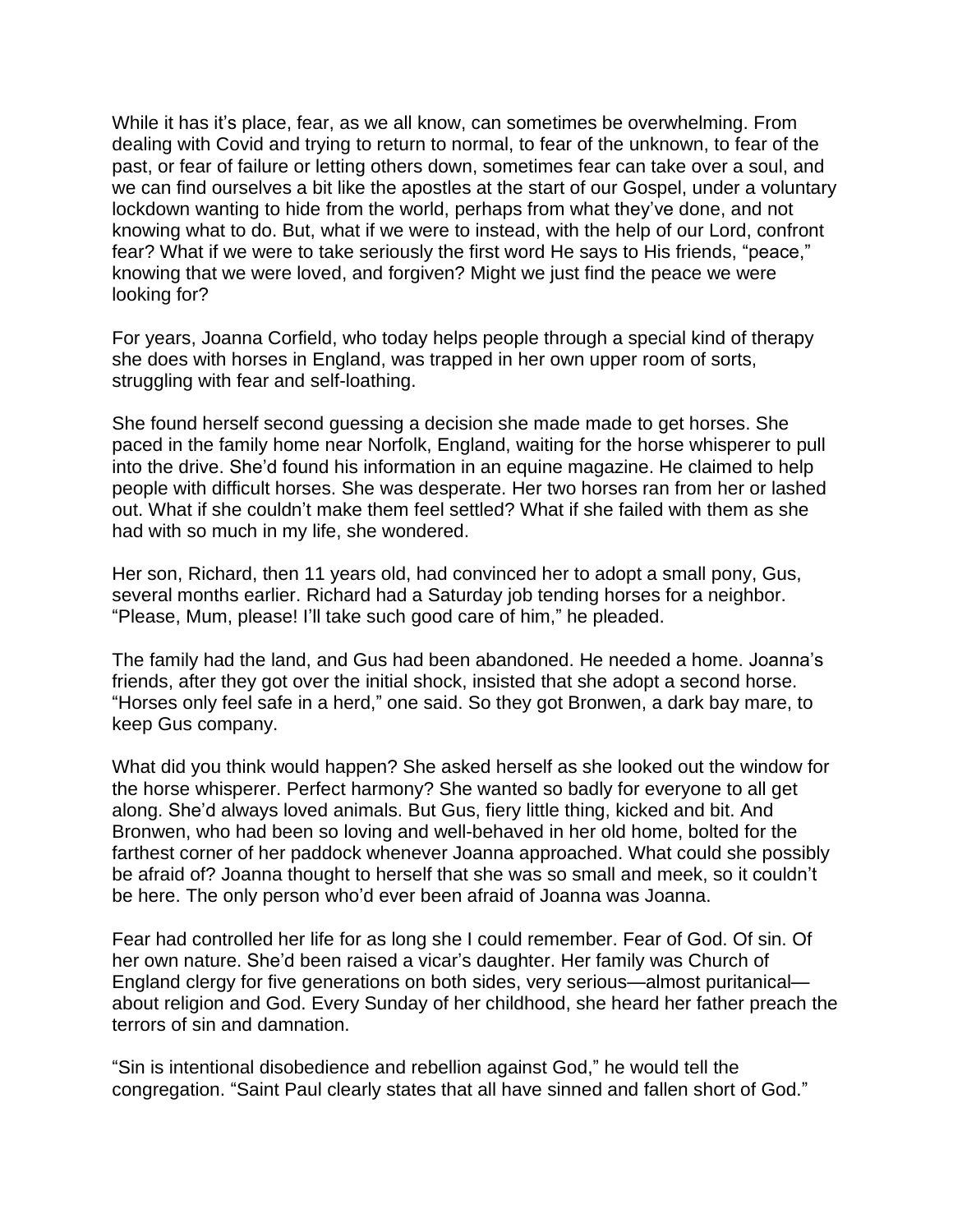She was horrified. She must be very bad, I thought. I'm full of sin, she thought. Why couldn't she be better she'd ask herself. Why couldn't she be someone whom her father and, by extension, God, could be proud of? Someone they could love?

To punish herself, she started rationing food in her early teens. This was the mid-1970s. Nobody knew what to do with anorexic girls back then. She couldn't imagine that someone as worthless as she was deserved pleasure, and certainly not happiness. She felt so bad about herself that she just wanted to disappear. She got smaller and smaller, thinner and thinner. Her mother, fearing for her health, sent her to a psychiatric hospital.

Nurses stood watch at mealtimes and handed her a glass of milk every hour, along with sedatives. "Drink this, Joanna," they said. The nurses weren't unkind, but the patients scared her. She would watch them rock back and forth in chairs, lashing out seemingly at random. She was a sheltered teenager. She didn't know anything about mental illness and trauma. I need to gain enough weight to get out of here, she decided.

In three months, she put on enough weight that the doctors let her go home. She ate in front of her parents but purged in secret, developing bulimia. "You don't deserve this nourishment," she told herself. You are bad.

She hid her eating disorder into adulthood. She got married at 26 to a man 20 years her senior. But she admittedly looked at her marriage and it wasn't one of love; part of her just wanted to be useful and have kids. They had Richard only after years of trying to conceive.

By her early forties, Joanna was a shell of a person, trapped in a destructive cycle. Binge, purge, binge, purge. She agreed to adopt Gus and Bronwen not because she wanted horses but because she wanted to please her son. Maybe this was something she wouldn't fail at.

Yet here she was, three months later, calling in the experts. The horse whisperer and his assistant arrived, and she walked them to the paddock. As soon as she saw Joanna, Bronwen turned tail and ran to the opposite corner.

"I don't know what to do," she said, biting back her tears. "How do I show her that I don't want to hurt her?"

The horse whisperer opened the gate and walked calmly toward Bronwen. Her eyes, which had been wide with terror just moments earlier, softened. Her breathing steadied. "That's it, girl," he said. Within minutes, the man had Bronwen moving in circles, backing, stepping sideways and listening, her eyes fixed on him, mesmerized.

Joanna was stunned. Why can't I do that, she wondered?

"She's mirroring his behavior," the assistant said. "Horses respond to calm with calm, fear with fear."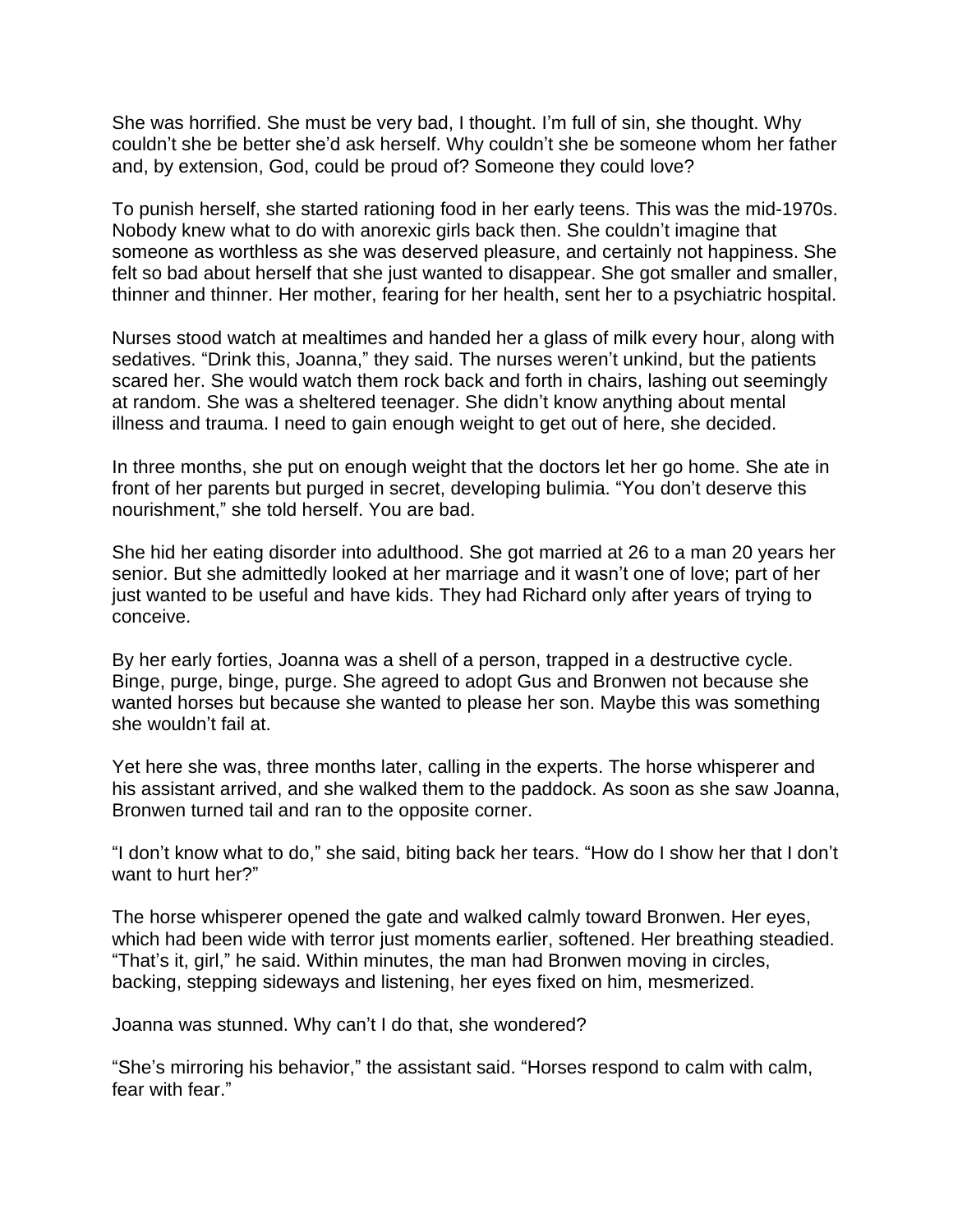A lump caught in her throat. How had she been communicating with Bronwen these past months? She imagined how she must appear to her: a woman whose fear and pain followed her into the paddock, whose whole body screamed "Danger!" No wonder Bronwen is scared, she thought. She's only reacting to what she saw within Joanna. Gus too. He was responding to the part of her with no self-respect. If she couldn't approach her horses with peace and positivity, how could she expect them to do the same?

Joanna tore through books about horses and healing. She paid close attention to how she approached Gus and Bronwen. No more rushing into the paddock, tense with anxiety and shame. Instead she would walk slowly toward Bronwen, studying every twitch of her ears, every ripple of her muscles, every shift in her energy. Becoming more aware of her body made me more aware of her own.

How am I feeling, Joanna asked herself? She focused, step by step, on her head, her heart, her stomach, her arms and legs. Every sensation was related to her fear, she noticed. She breathed out her negative feelings—you're bad, you're worthless—and Bronwen let Joanna come a bit nearer. Day by day, over many months, she and Joanna became friends.

One morning, she got nearer to Bronwen then I'd ever dared. Would she let me touch her, she wondered? Joanna centered herself with a deep breath. She'd spent decades convincing herself that she didn't deserve a moment like this, a chance to feel peace, closeness. Could she break the cycle? She put out her hand. "That's it, girl," she said. Bronwen didn't bolt, just watched her and waited. No fear in her eyes. Only curiosity. She glided her fingers gently down her mane, grazing her neck.

"Good girl," she said, slipping her arms around her. She felt a great whoosh pass through them, almost like a divine spirit. Bronwen wrapped her head and neck around Joanna, embracing her. Such love and kindness! She and Joanna were part of the same herd, the same great universe. Joanna felt from Bronwen the goodness she'd pushed away her whole life, that she'd punished herself for feeling. Is it possible I'm not so worthless after all, she thought? Bronwen didn't seem to think so. Maybe God didn't think so either.

Joanna practiced meditation and breathing exercises daily to help manage her defeatist feelings. In, out. In, out. Was I really so bad? Did I need to punish myself? She'd ask. Pain and fear began to dissolve in her body, replaced by a new ease. She purged less and less until, two years after Bronwen came to live with them, she realized she didn't want to do it anymore. It was as if God had used Bronwen's love to give her permission to live without fear of judgment. To just be.

What if other people could benefit from horses like Bronwen, she wondered? Joanna wondered if she could create some sort of program to do that. So she started working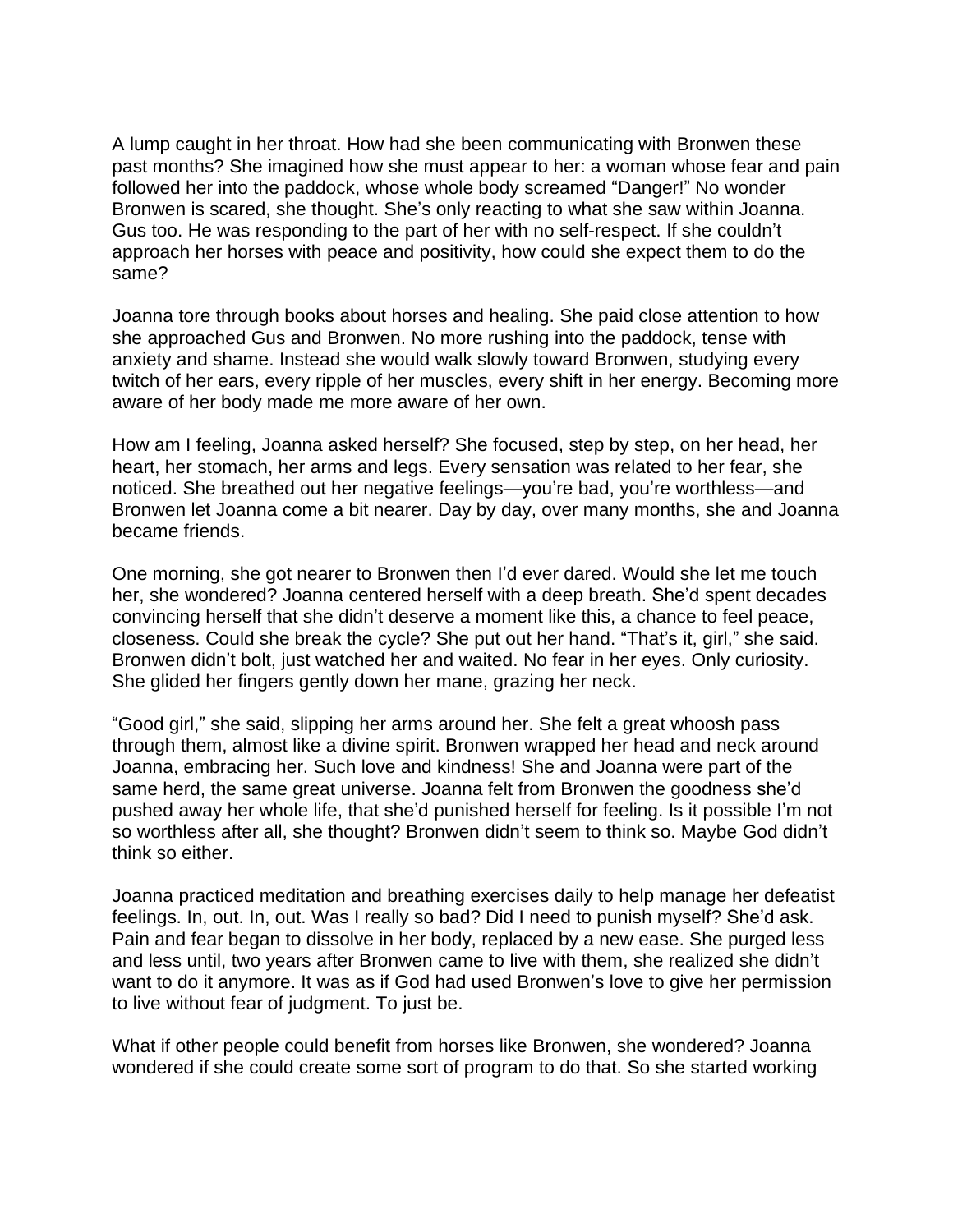on what would later become the Natural Herd Model, an equine involvement therapy that she pioneered.

She'd learned from Bronwen and through her reading about an amazing phenomenon: Though individual horses can carry trauma, the herd naturally dissipates fear. If a horse—or even a human—enters the herd with fear, the others determine whether that fear is useful. Is danger close by? Does the herd need to protect itself and run away? If not, the herd lets the fear go. The fearful horse is reintegrated into the group, and the herd as a whole rebalances to its natural state of calm. A miracle of social equilibrium.

The numbers in their herd grew. Nine horses, then 15, eventually 21. Joanna moved to Wales, to a place with enough land for her horses to roam freely. She found clients, people searching for healing from their traumatic memories. She brought them to the paddock. She wanted to help her clients sort through their fear and shame and negative self-worth. They'd walk in together, and the horses would greet them.

"When we enter the herd, we become part of their natural rebalancing cycle," she'd say. "Isn't that amazing? How does it feel to let go of what you've been carrying?" Over time, she saw that her own body was filled with the same loving energy she'd shared with Bronwen that day in the paddock all those years ago. She wasn't worthless, she finally realized. She didn't deserve punishment. She was just a human being, imperfect as all humans are. The horses knew that and didn't judge her. She could let go of the self-hatred she'd carried for most of her life. She didn't have to fear. Not her father. Not God. Not her own nature.

Joanna says she came to the realization that God wasn't an external force of damnation but a light inside that made all things possible, even a recovery from a 30-year battle with anorexia and bulimia. If ever she needs a reminder, she only has to watch Bronwen and the other horses roam the paddock. Happy and free and at peace with themselves. The way she is and deserve to be. A miracle in the making.

So, too, is the way we all deserve to be. But how do we get there and help others to do the same?

It is "fear" we are told that causes the disciples to be locked. But through the power of God, that fear is dispelled.

"Peace be with you" are the first words of our Lord. He's not coming to settle the score about why they abandoned Him. Not coming to shame. Not coming to judge. But to give them peace. And much like with those horses and Joanna as she learned from the horse whisperer, there is the transformation. The disciples we are told rejoiced upon knowing it is the Lord.

As a starting point, it's so important to know how much we are loved by God. Like Joanna, we too can sometimes have shame. But Jesus invites us to turn it over to Him. Today is also known as Divine Mercy Sunday, which focuses on how loving and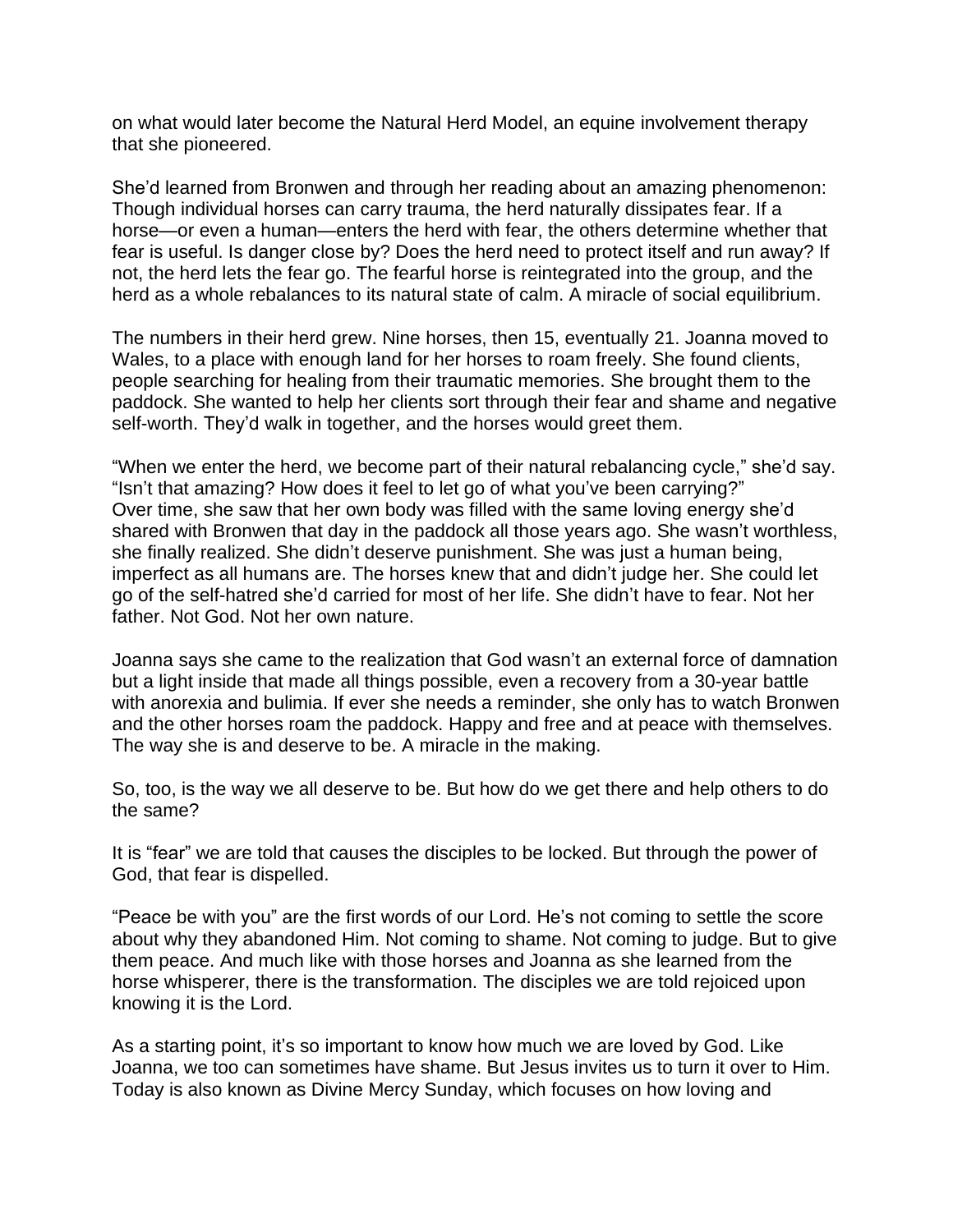merciful our Lord is. In his appearance to Sister Faustina Kowalska, the Polish Saint, who had a vision of Christ that led to this feast being established. She wrote that Christ told her: "Let no soul fear to draw near to Me, even though its sins be as scarlet. My mercy is so great that no mind, be it of man or of angel, will be able to fathom it throughout all eternity." The image you may have seen of it illustrates that beautifully. Jesus is always going to meet us right where we are at. We see that too in Thomas. Notice that although he is absent at first, when he is there the second time and says he will not believe until he sees the wounds and touches the side, there is no judgment on the part of Jesus. He does not scold Thomas or shame him; rather, as with the others, He meets Thomas where Thomas is at; it's as if He's saying "OK Tom, I know you are skeptical and need some evidence, so let me show you." And so Thomas touches the wounds, and then makes that beautiful leap of faith. I love Thomas because he is so easy to relate to. Like him, we wander (as he was not present with the others, we can wonder from loved ones and from the Church), and like him sometimes we just need more proof. But because we still have faith in our hearts, even if it's not as strong as it should be, God is still going to work with it. And whenever we come back, God is going to be there to welcome us with open arms. But, like Thomas, we also have to make a move towards our Lord. So first, I'd hope that you'd just daily ask yourselves where you are at in your faith life. Maybe you've fallen away, done horrible things, do things you don't tell people about or hide your secrets out of shame. Maybe like Joanna you carry these things, be it your past or other anxieties over things in your life, and just need to turn them over to Jesus. Trust in His mercy. Let it set you free as it did for John.

With that though, we also want to look at how we can do this for others. Jesus said to them again "Peace be with you, as the Father has sent me, so I send you." We are sent; sent to bring peace into the world. But we need to ask ourselves how we do that too. Sometimes this means asking ourselves some uncomfortable questions at times.

For instance, how do our family members perceive us? If we are always on edge, if we are high strung with anxiety, if we have anger stemming from other things in our life, these things will come out. Maybe we are burying them and not blowing up in front of others, but our pets, our kids, our spouses, people who know us, they will sense tension. Sometimes even if we don't want to come across that way a person may sense, like Joanna did as a child, that there is something wrong with them, or that they are a bad person, or that you are angry with them even if you aren't. So when we look at ourselves, we ask ourselves what in my life do I have to address and turn over to God? What do I need to let go of? How to I become a happier, peaceful person?

Doing that though may entail having deeper conversations with others too. For instance, if we really want to bring peace to our loved ones, sometimes a person needs to be aware of what is going on and their decisions and confront them too. Sometimes we are subtly angry with someone and they sense it, but we're not talking about why we are really upset, and it may be justifiable. If a family member is making poor life choices that are impacting them and the family, and that is being ignored, or maybe a person is changing their behavior little by little and we never mention it out of fear of upsetting them, not only are we not finding peace, but so too are they not going to find peace. So